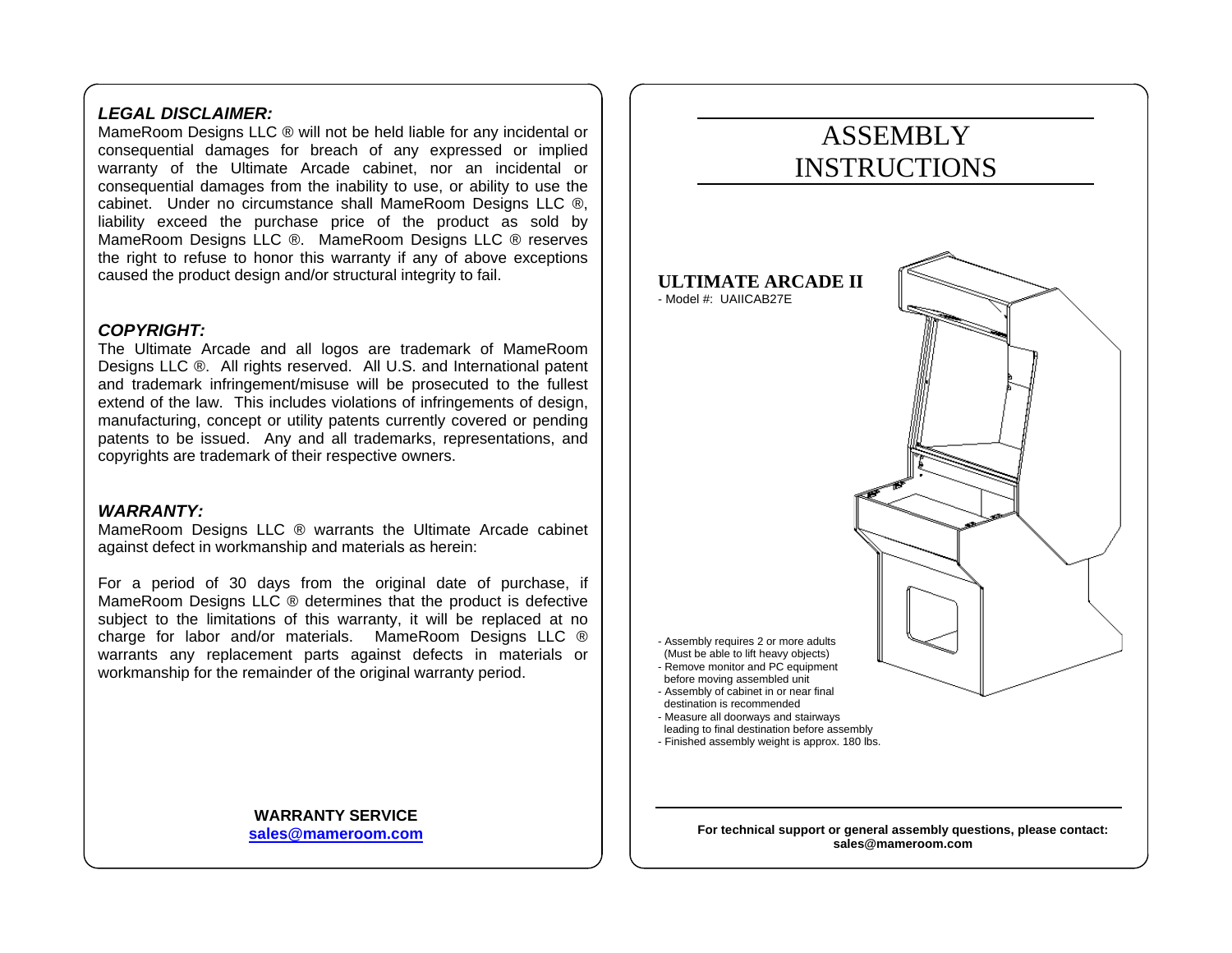# HARDWARE INCLUDED

(Contact sales@mameroom.com for replacement hardware)

| S <sub>1</sub> |              | 16 | #8 x 1/2" long flat head<br>wood screw |
|----------------|--------------|----|----------------------------------------|
| S <sub>2</sub> | <b>Camar</b> | 24 | #8 x 1" long flat head wood<br>screw   |
| S <sub>3</sub> |              | 6  | #4 x 1/2" long black oxide<br>screw    |
| <b>S4</b>      | <b>A</b>     | 10 | Washer Head screw                      |
| C <sub>1</sub> |              | 62 | Drop-on assembly cam<br>(Black)        |
| C <sub>2</sub> |              | 4  | Side-entry assembly cam<br>(White)     |
| P <sub>1</sub> |              | 66 | 5mm Eurothread pin                     |
| R <sub>1</sub> |              | 1  | 12" Liberty drawer slide rail<br>set   |
| L1             |              | 4  | 1" Corner bracket                      |

# WHAT YOU WILL NEED



(Do not use power equipment)

# PARTS INCLUDED (Letters are placed on each panel for easy identification)

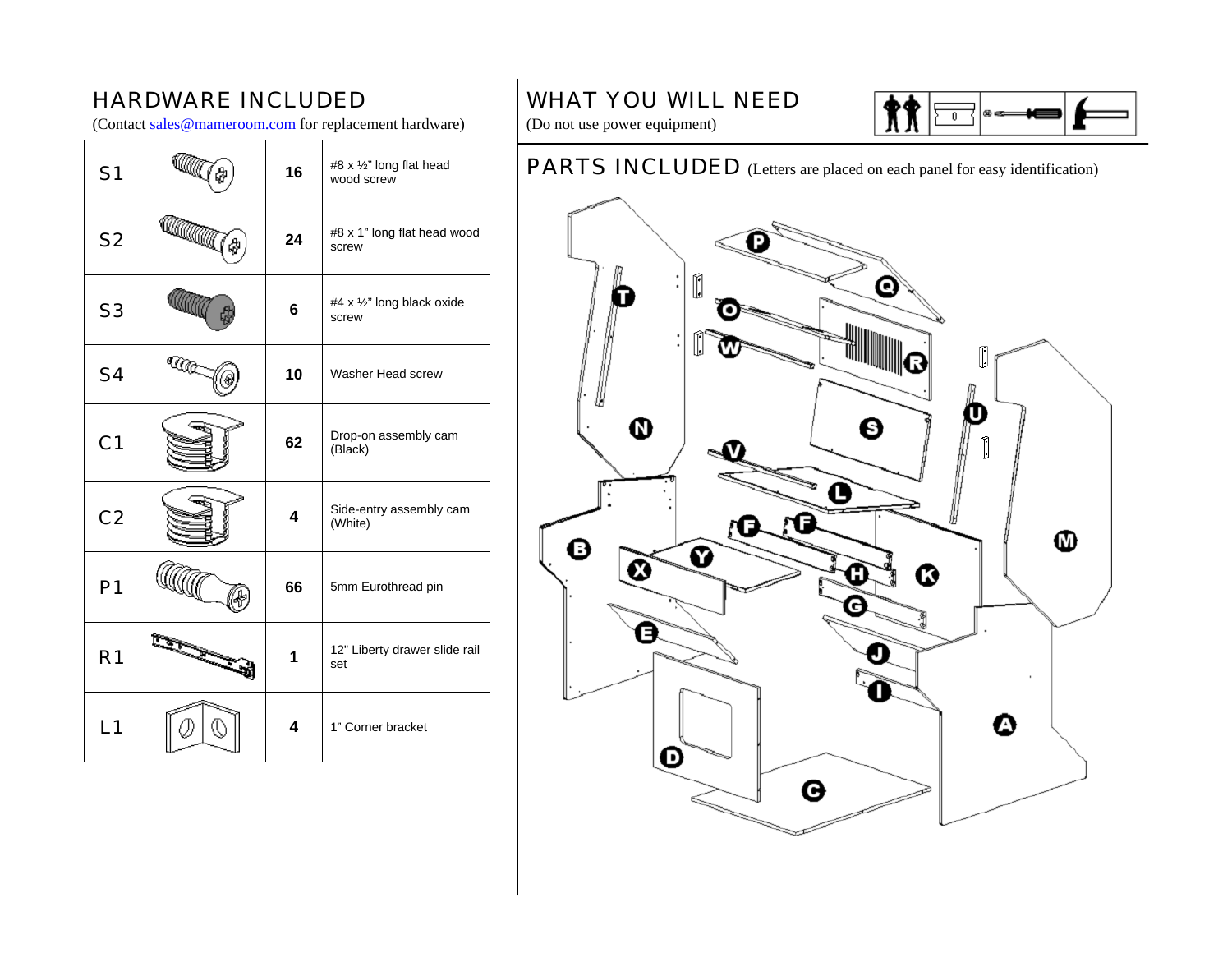

#### STEP  $1$   $>$  ASSEMBLY INSTRUCTIONS:

Insert 2 *Side entry* Camfix cams (Part C2) into panel B. Position the flat edge of the cam so it will be flush with the edge of the panel as shown in the diagram. Use a hammer to gently tap each cam into place. Using a screwdriver, drive 19 threaded pins (Part P1) into panel B. Repeat this step for Panel A.

Install t-molding on panels A and B in the pre-cut slots using the methods illustrated to the right. Use a rubber mallet (or hammer) to gently tap the t-molding into the pre-cut grooves in the panels. Use a razor blade to trim off any excess tmolding so the edge of the t-molding is flush with the panel.



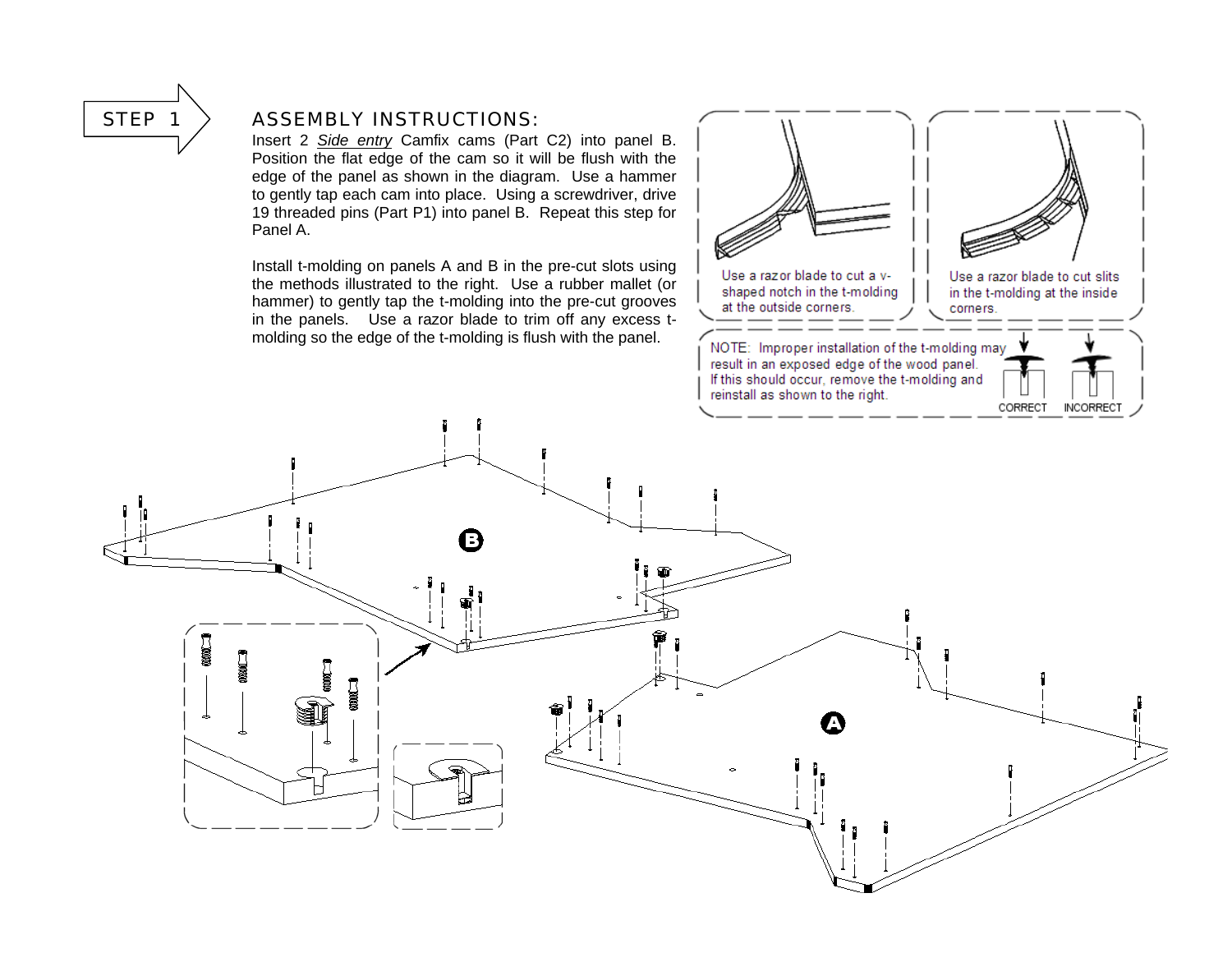### STEP  $2$   $>$  ASSEMBLY INSTRUCTIONS:

 Insert 6 Camfix cams (Part C1) into panel D. Attach panel D to panels A and B as show in the diagram below. Use a screwdriver and fully tighten each of the engaging cams.

NOTE: The wider section of panel D is towards the bottom of the cabinet (shown below)

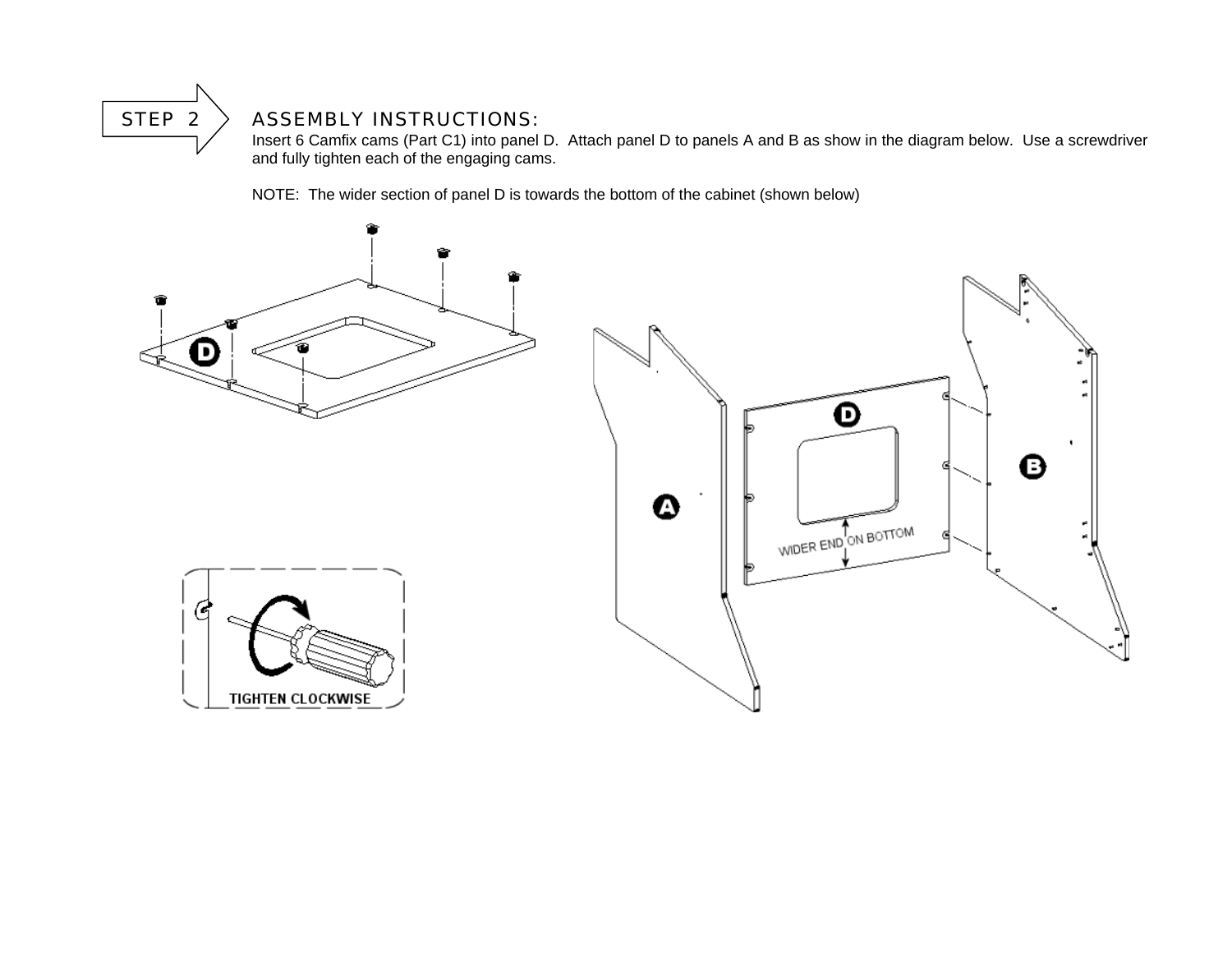### STEP  $3 >$  ASSEMBLY INSTRUCTIONS:

 Insert 4 Camfix cams (Part C1) into panel E. Attach panel E to panels A and B as show in the diagram below. Use a screwdriver and fully tighten each of the engaging cams.

NOTE: The beveled edge of panel E is towards the top of the cabinet (shown below)

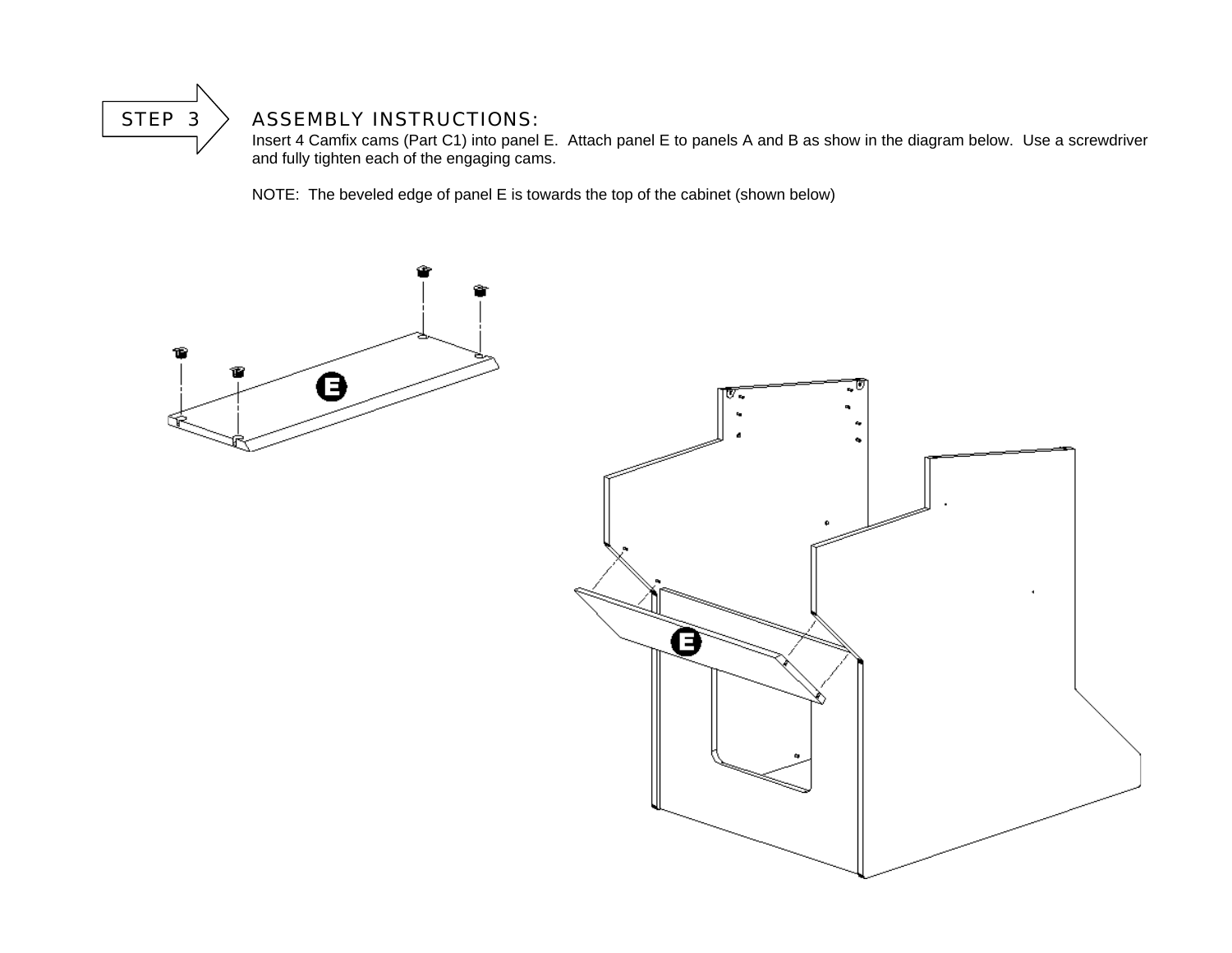

#### $\parallel$  STEP 4  $\parallel$  ASSEMBLY INSTRUCTIONS:

Insert 4 Camfix cams (Part C1) into each panel F. Attach panels F to panels A and B as show in the diagram below. Use a screwdriver and fully tighten each of the engaging cams.

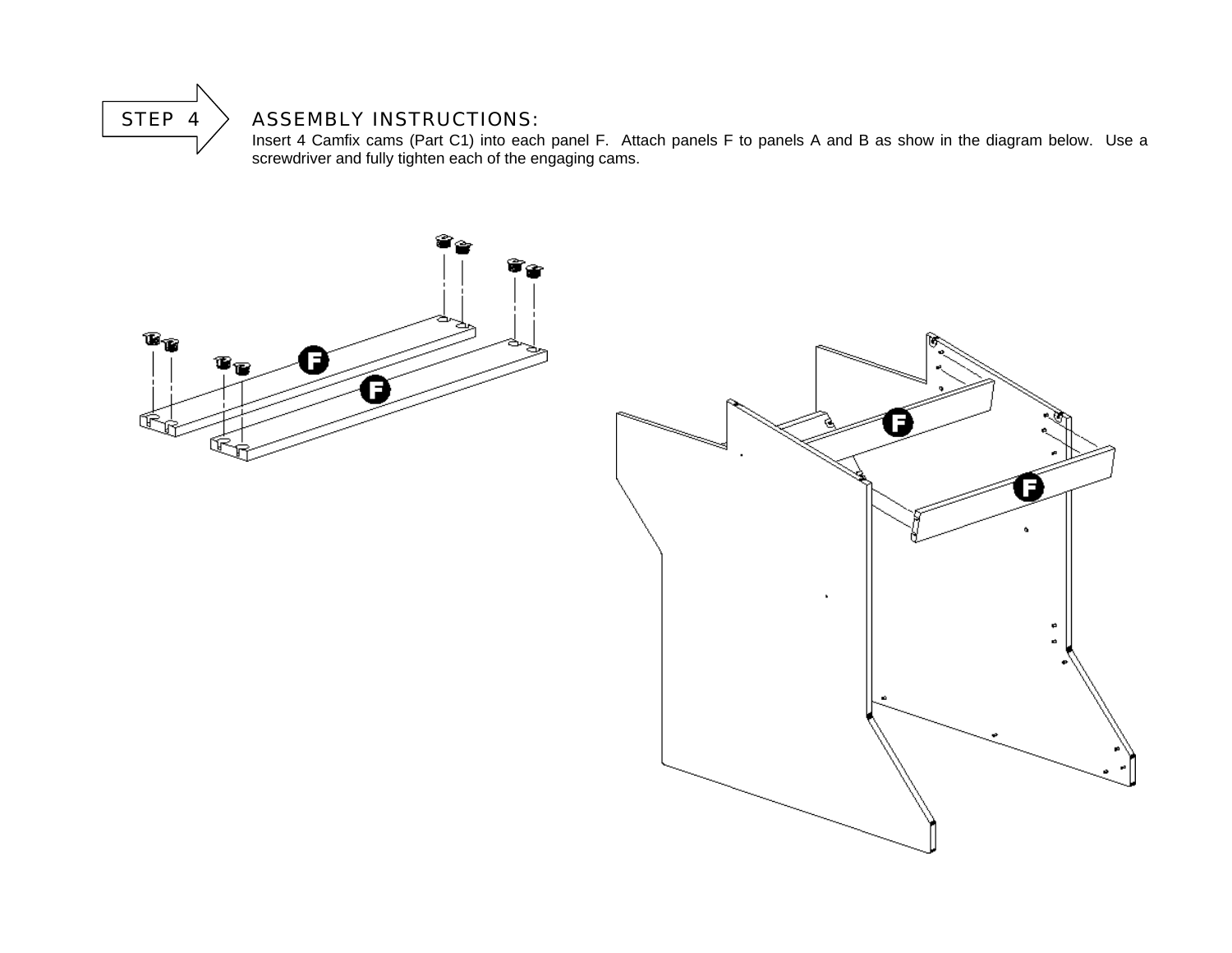

#### $\parallel$  STEP 5  $\parallel$  ASSEMBLY INSTRUCTIONS:

Insert 4 Camfix cams (Part C1) into panel H and panel G. Attach panel H and panel G to panels A and B as show in the diagram below. Use a screwdriver and fully tighten each of the engaging cams.

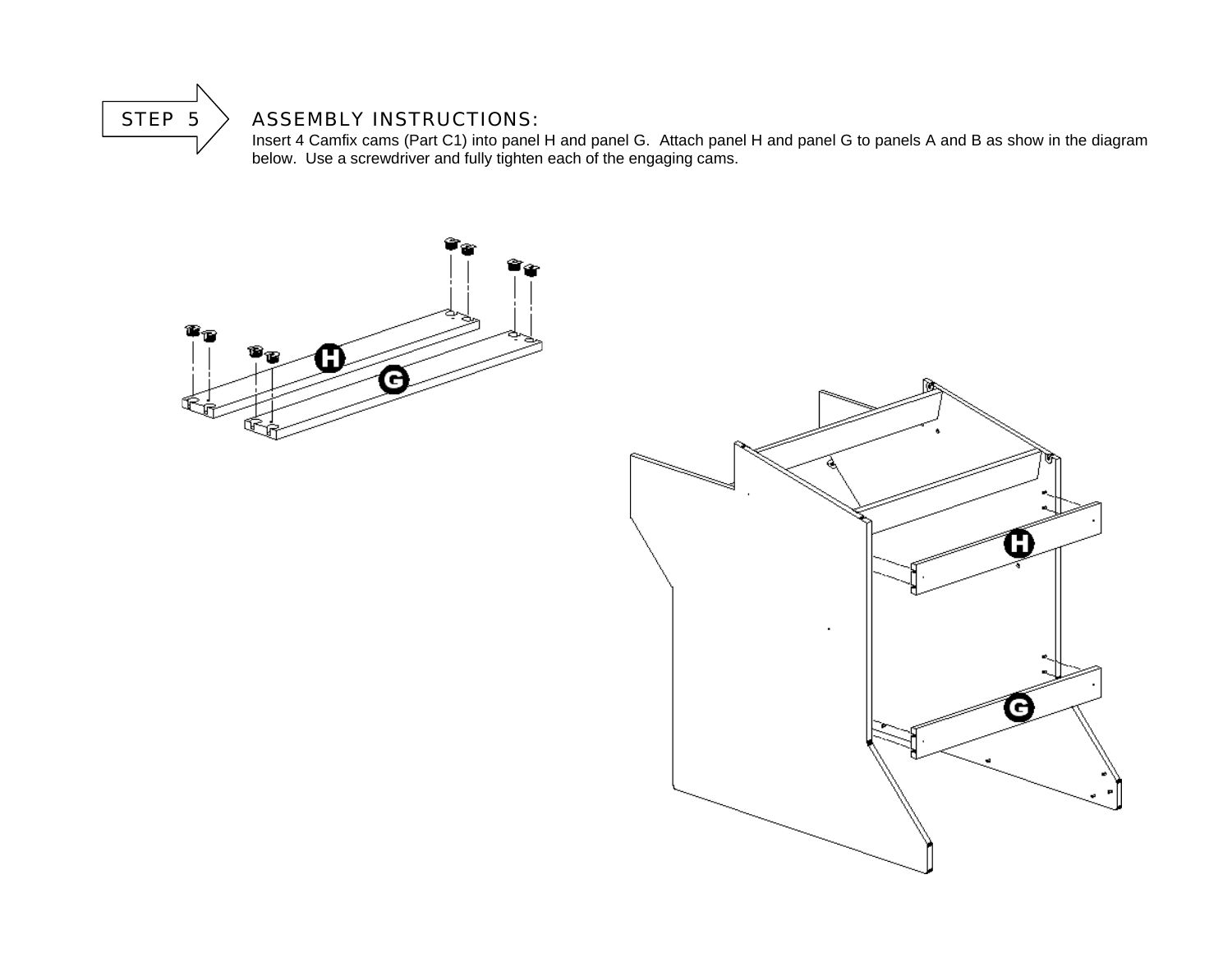

### STEP  $6 >$  ASSEMBLY INSTRUCTIONS:

 Insert 2 Camfix cams (Part C1) and 2 threaded pins (Part P1) into panel I. With the assistance of another adult, position the cabinet assembly upright. Attach panel I to panels A, B and C as show in the diagram below. Use a screwdriver and fully tighten each of the engaging cams.

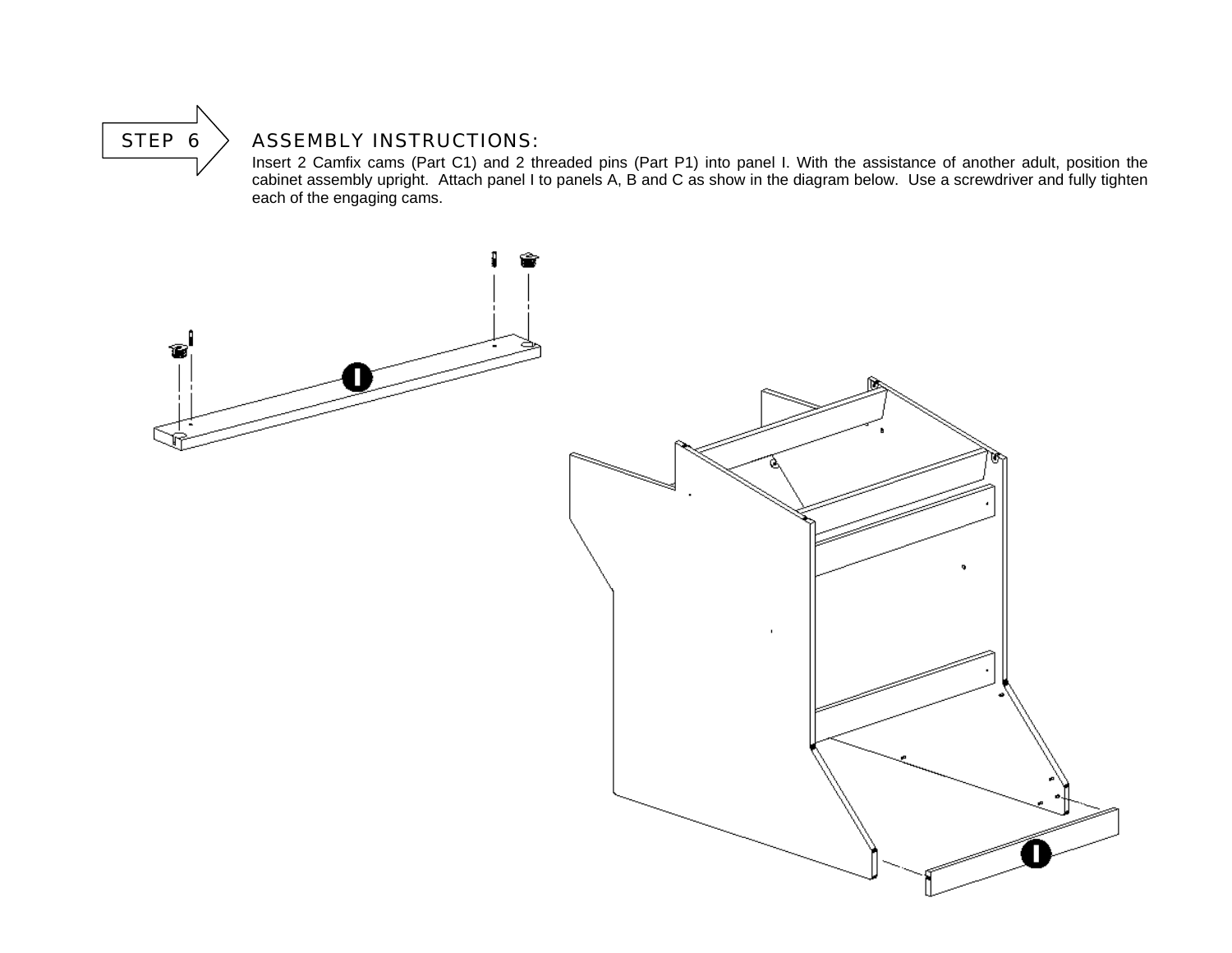# STEP  $7 >$  ASSEMBLY INSTRUCTIONS:

 Insert 8 Camfix cams (Part C1) into panel C. With the assistance of another adult, lay the cabinet assembly on its side. Attach panel C to panels A and B as show in the diagram below. Use a screwdriver and fully tighten each of the engaging cams.

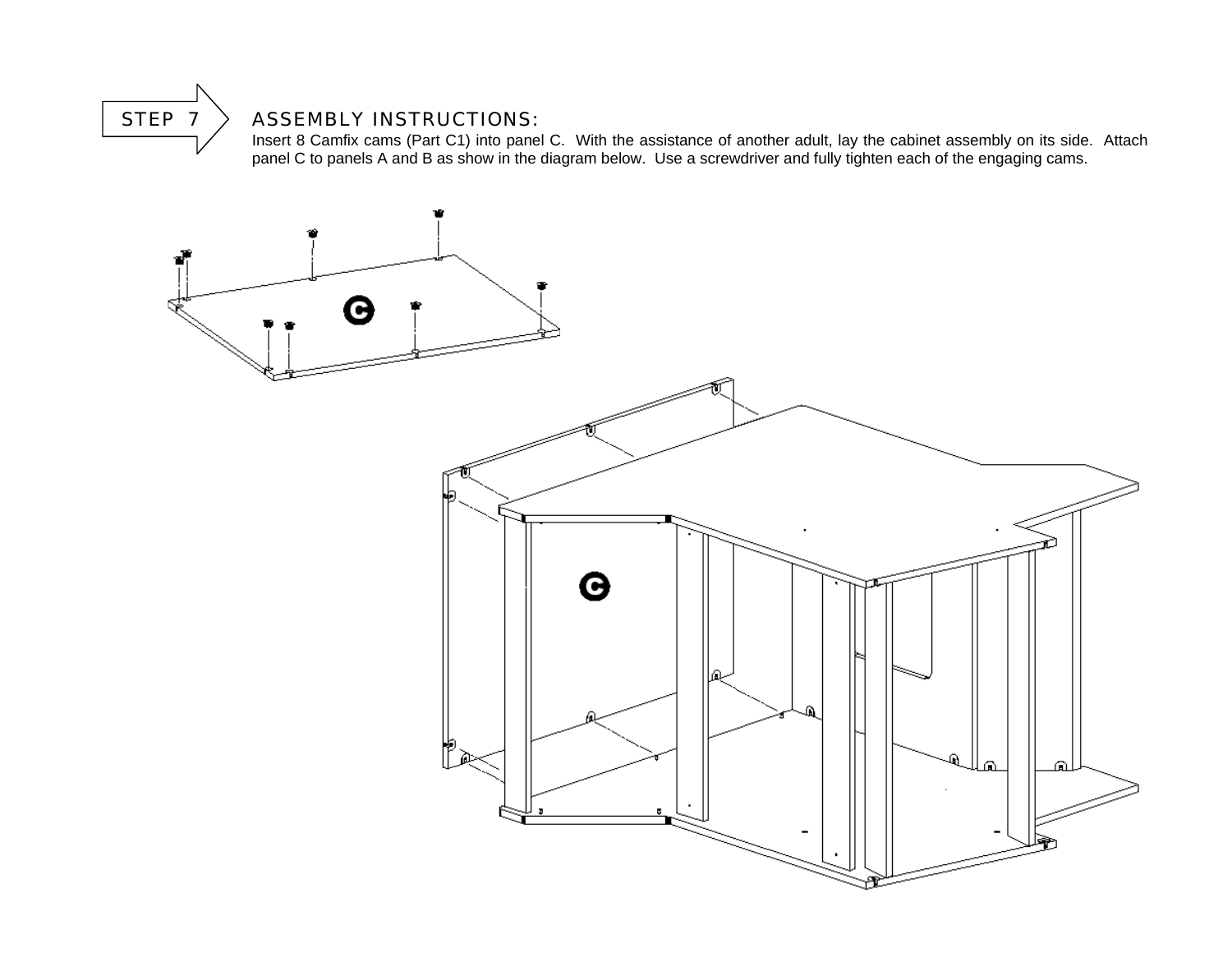

### STEP 8  $\searrow$  ASSEMBLY INSTRUCTIONS:

 Insert 4 Camfix cams (Part C1) into panel J. Attach panel J to panels A and B in a vertical position show in the diagram below. Note: Only the bottom cams will be engaged with the pins in panels A and B. Use a screwdriver and fully tighten the two bottom cams. Then swing the top of panel J down to engage the top pins. Use a screwdriver and fully tighten the top two cams.

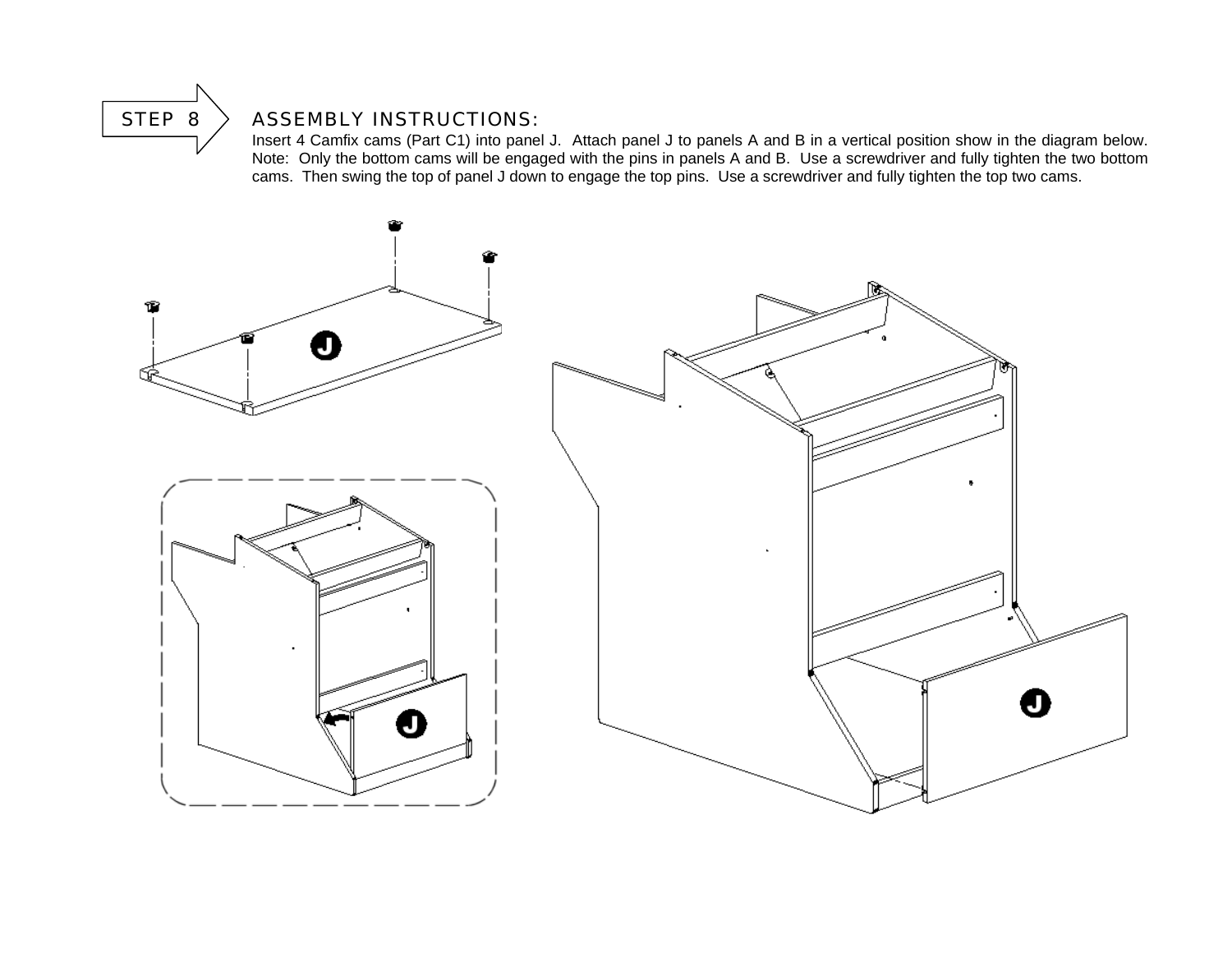#### STEP  $9$   $>$  ASSEMBLY INSTRUCTIONS:

Using a screwdriver, drive 12 threaded pins (Part P1) into panel N and panel M as shown below.

*Note: Panel M and panel N contain 5 smaller pilot holes. These holes will not contain threaded pins.* 

Install t-molding on panels N and M in the pre-cut slots using the methods illustrated to the right. Use a rubber mallet (or hammer) to gently tap the t-molding into the pre-cut grooves in the panels. Use a razor blade to trim off any excess tmolding so the edge of the t-molding is flush with the panel.



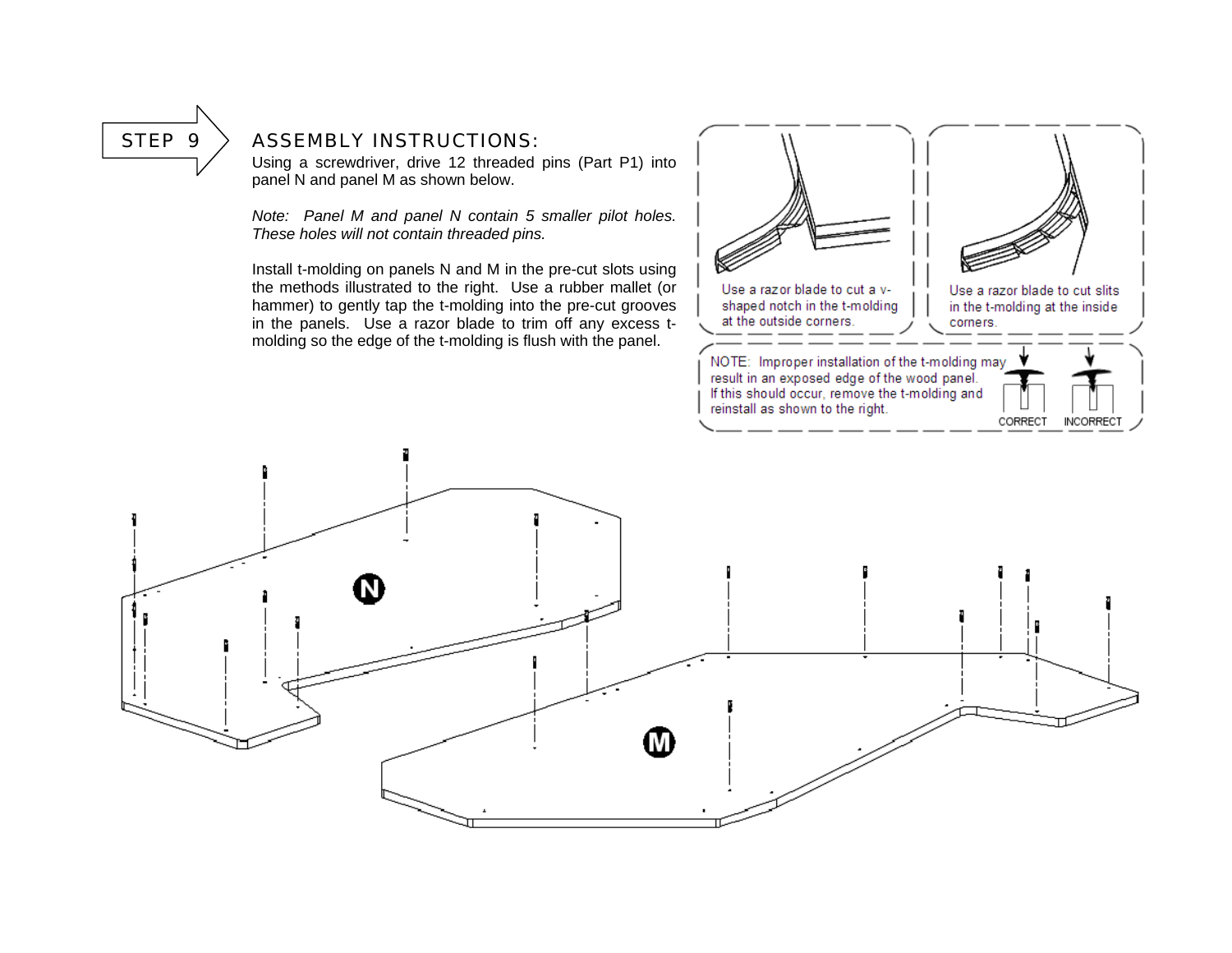

#### STEP  $10$  ASSEMBLY INSTRUCTIONS:

 Insert 4 Camfix cams (Part C1) into the top of panel L. Insert 2 Side-entry cams (Part C2) in the back edge of panel L (edge with cutout notch). Turn over panel L and insert 4 threaded pins (Part P1) into the holes drilled through panel L as shown in the diagram below. Attach panel L to panels M and N as shown in the diagram below. Use a screwdriver and fully tighten the four cams engaged with pins on panel M and panel N. Install t-molding along the front edge (pre-cut) of panel L. Use a razor blade to trim off any excess t-molding so the edge of the t-molding is flush with the panel.

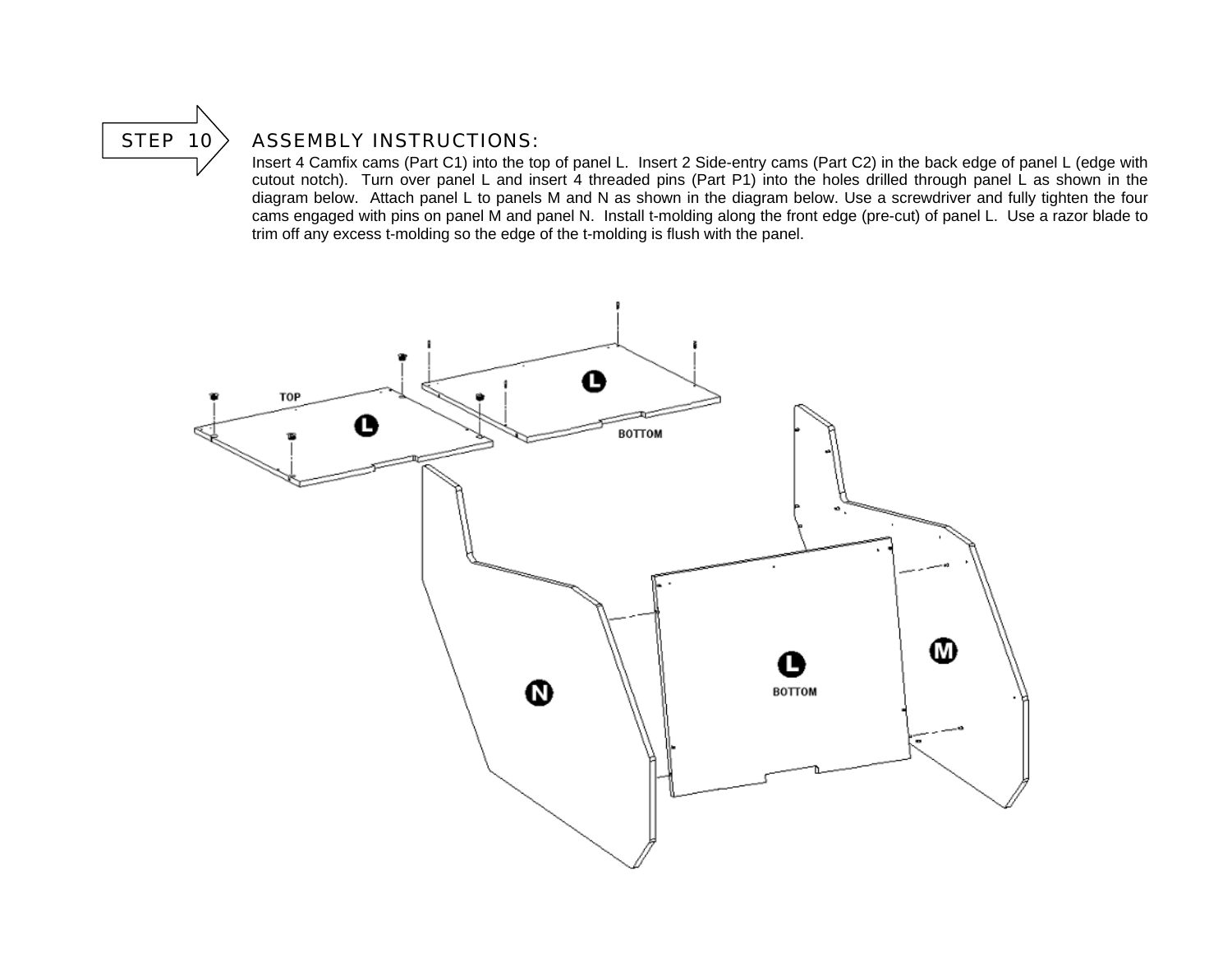

## $STEP 11$  ASSEMBLY INSTRUCTIONS:

 Insert 6 Camfix cams (Part C1) into panel Q and 4 Camifx cams (Part C1) into Panel O. Attach panel O and panel Q to panels M and N as shown in the diagram below. Use a screwdriver and fully Tighten all engaging cams.

*Note: The beveled edge of panel O should be towards the top of the assembly.* 

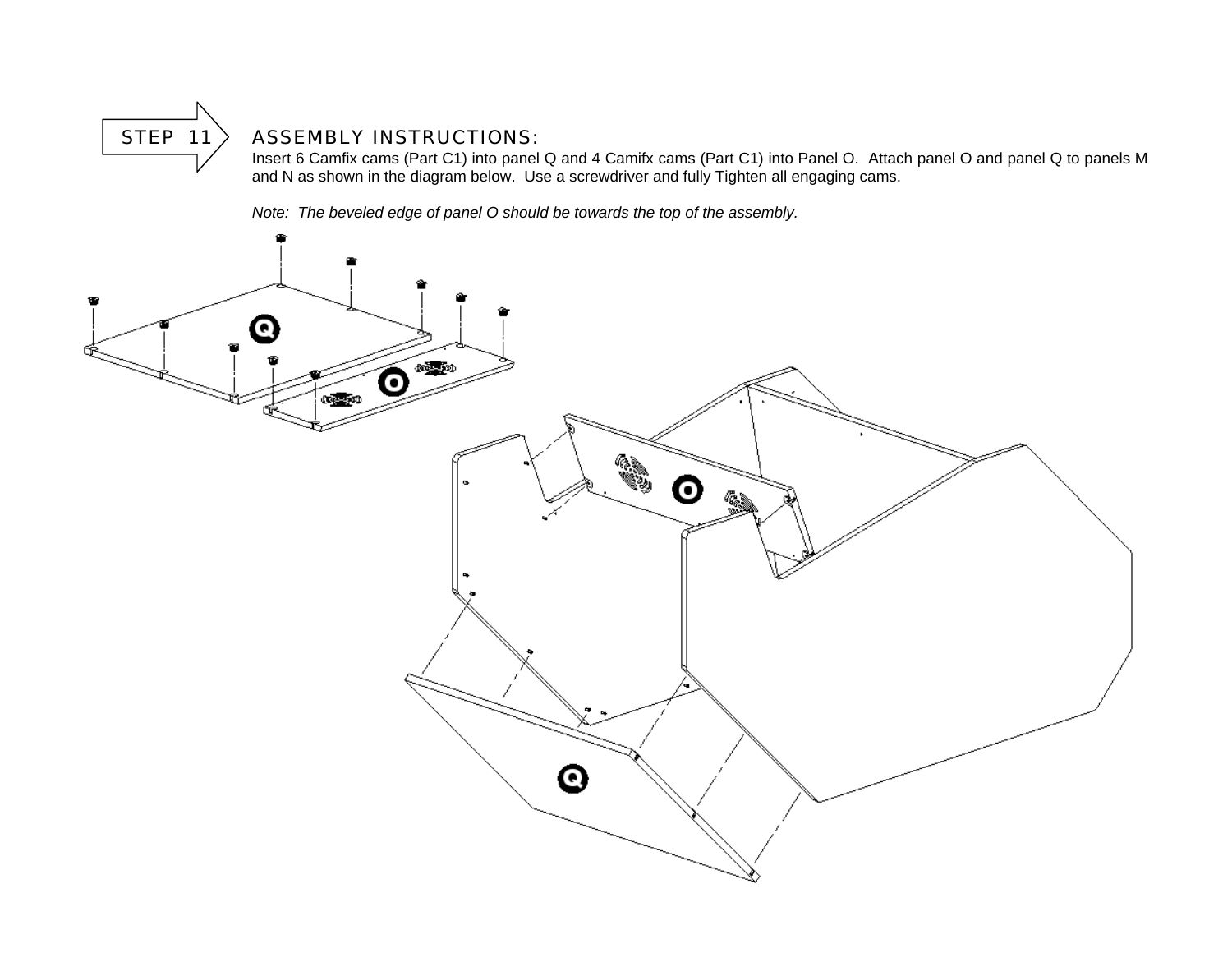

#### $\parallel$  STEP 12  $\parallel$  ASSEMBLY INSTRUCTIONS:

Insert 4 Camfix cams (Part C1) into panel P. Attach panel P to panels M and N as shown in the diagram below. Use a screwdriver and fully Tighten all engaging cams.

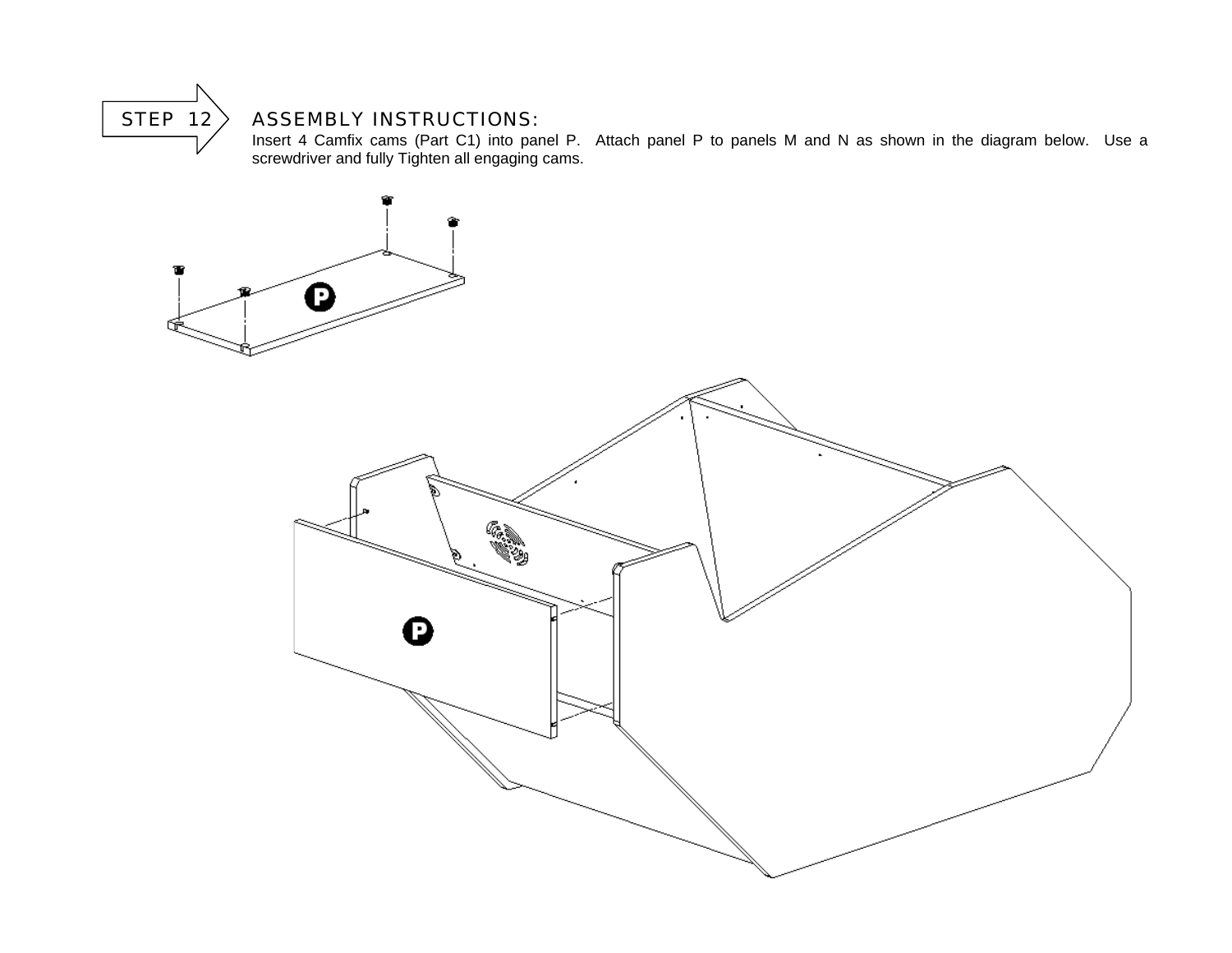

#### STEP  $13$  ASSEMBLY INSTRUCTIONS:

With the assistance of another adult, attach the top cabinet assembly to the bottom cabinet assembly as shown below. Use a screwdriver and fully tighten the 4 engaging cams on panels A and B. Insert 4 1" long wood screws (Part S2) in the countersunk holes in panels A and B. (Do not over tighten)

#### **WARNING: THIS STEP REQUIRES TWO OR MORE ADULTS! TOP ASSEMBLY IS HEAVY AND MUST BE LOWERED ONTO THE BOTTOM ASSEMBLY SO ALL FOUR BOLTS ENGANGE WITH THE CAMS AT THE SAME TIME. DAMAGE OR INJURY MAY OCCUR WITHOUT ADDITIONAL ASSISTANCE.**

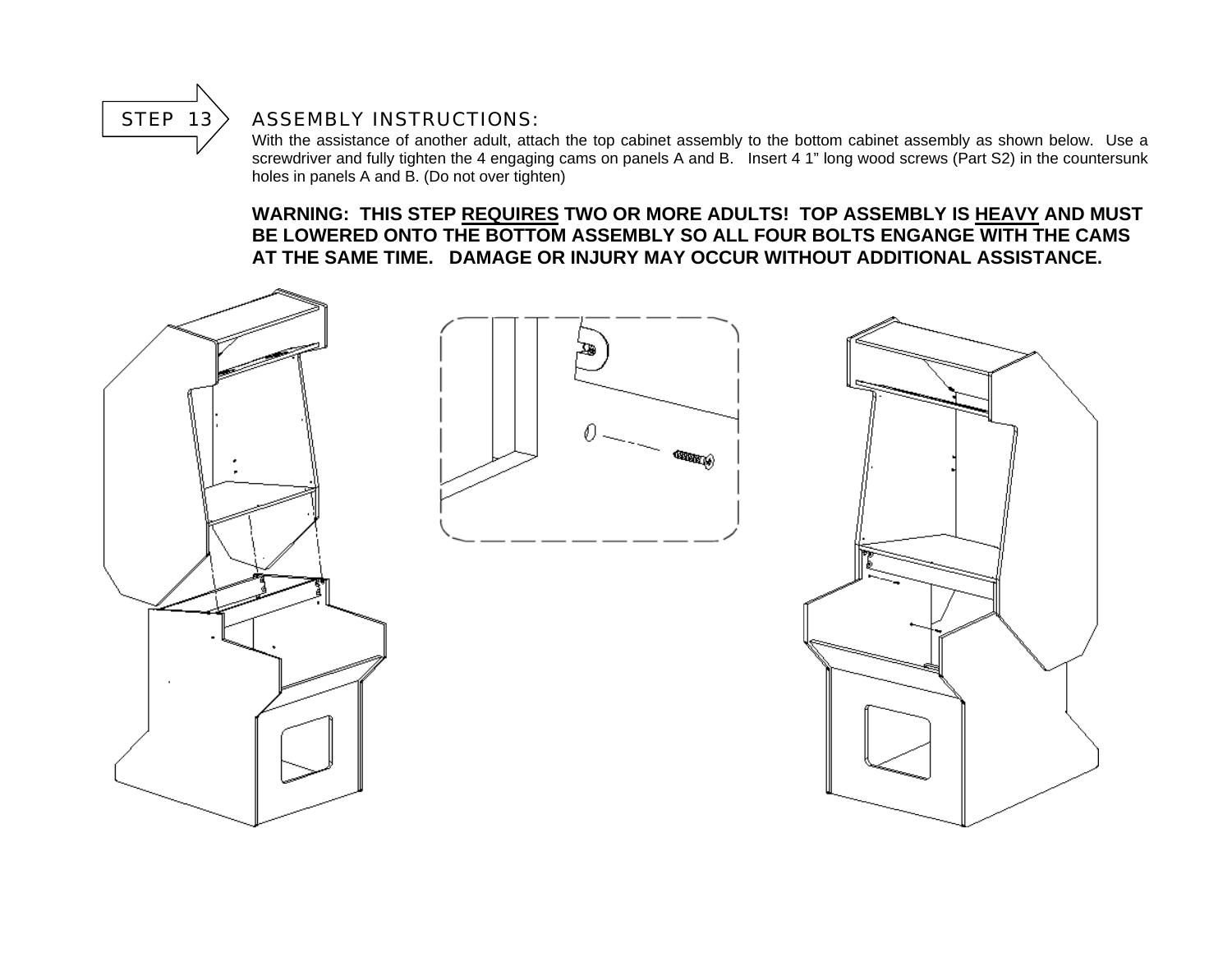

#### $\parallel$  STEP 14  $\parallel$  ASSEMBLY INSTRUCTIONS:

Attach the 4 rectangular blocks to panels M and N using 1" long wood screws (Part S2) as shown bleow.

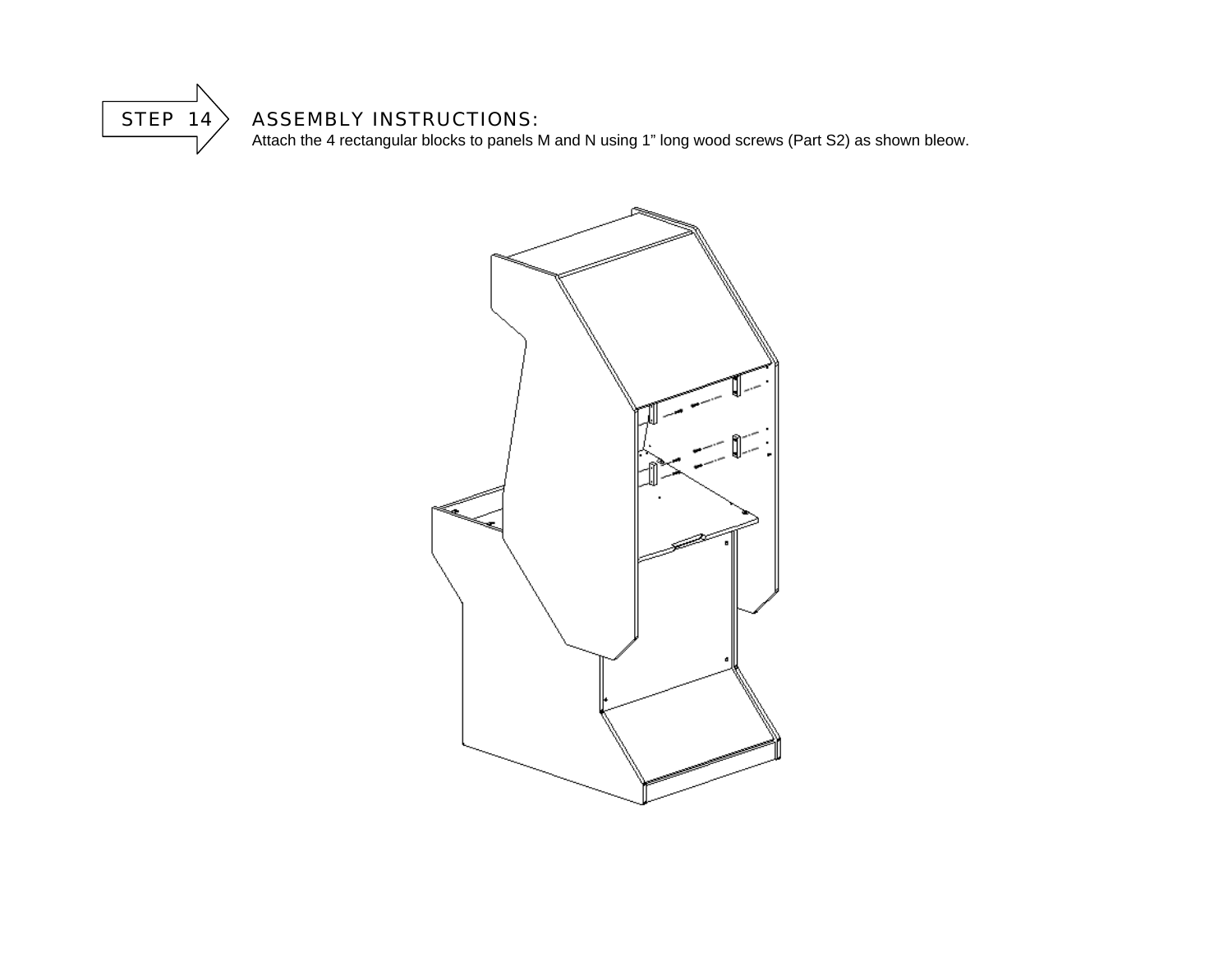

#### STEP  $15$  ASSEMBLY INSTRUCTIONS:

 Insert 2 Camfix cams (Part C1) in panel S. Attach panel R to the 4 rectangular blocks using 4 washer head screws (Part S4) as shown below. Attach panel S to panels M and N as shown below. Tighten all engaging cams. Secure the bottom part of panel S using 2 washer head screws (Part S4).



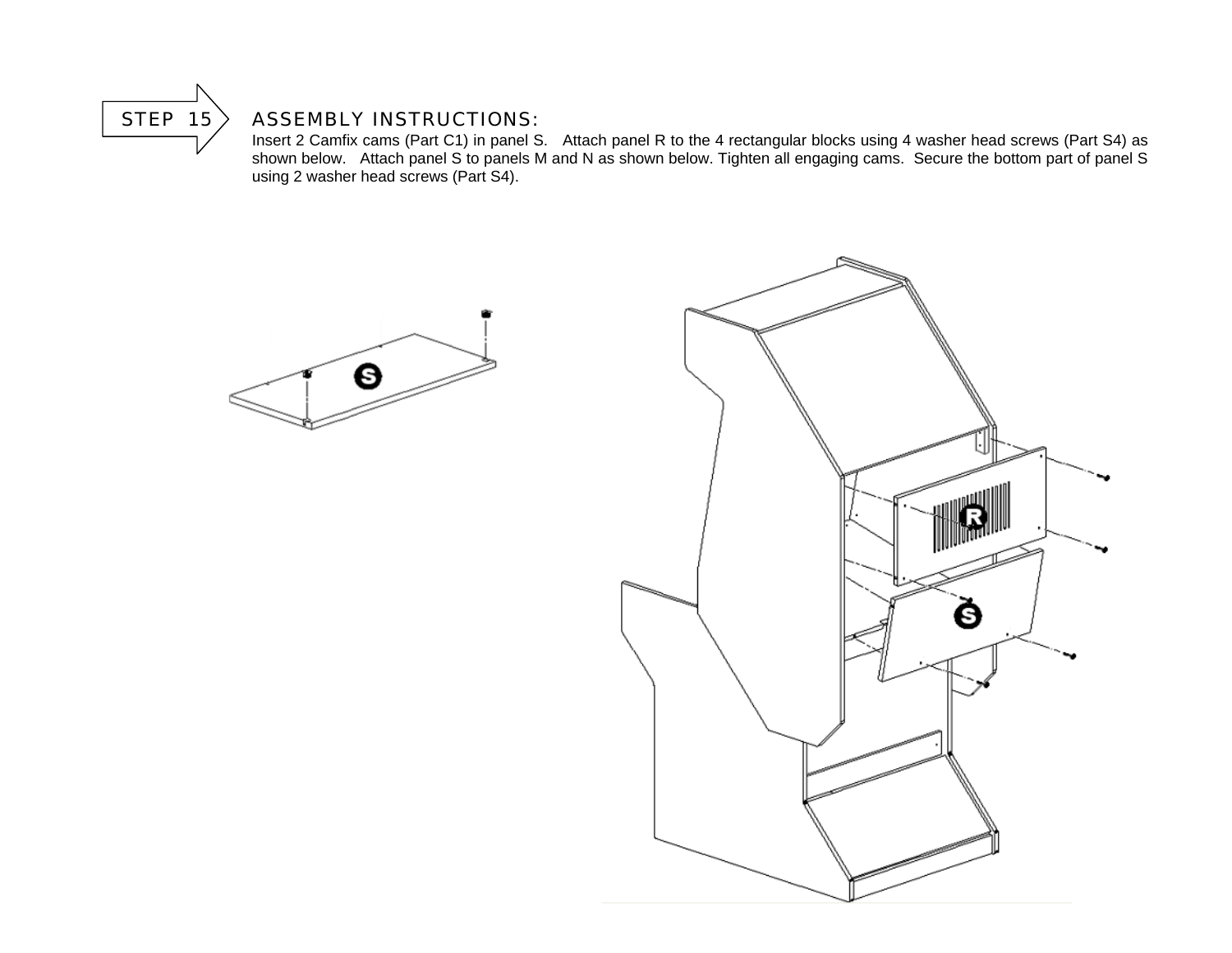

#### STEP  $16$  ASSEMBLY INSTRUCTIONS:

Using 1" long wood screws (Part S2), attach panel T to panel N, panel U to panel M, panel W to panel O, and panel V to panel L.

*Note: The beveled edge of panel W should be towards the front of the cabinet. Be sure to insert all screws in the side of the panels containing the countersunk holes.* 



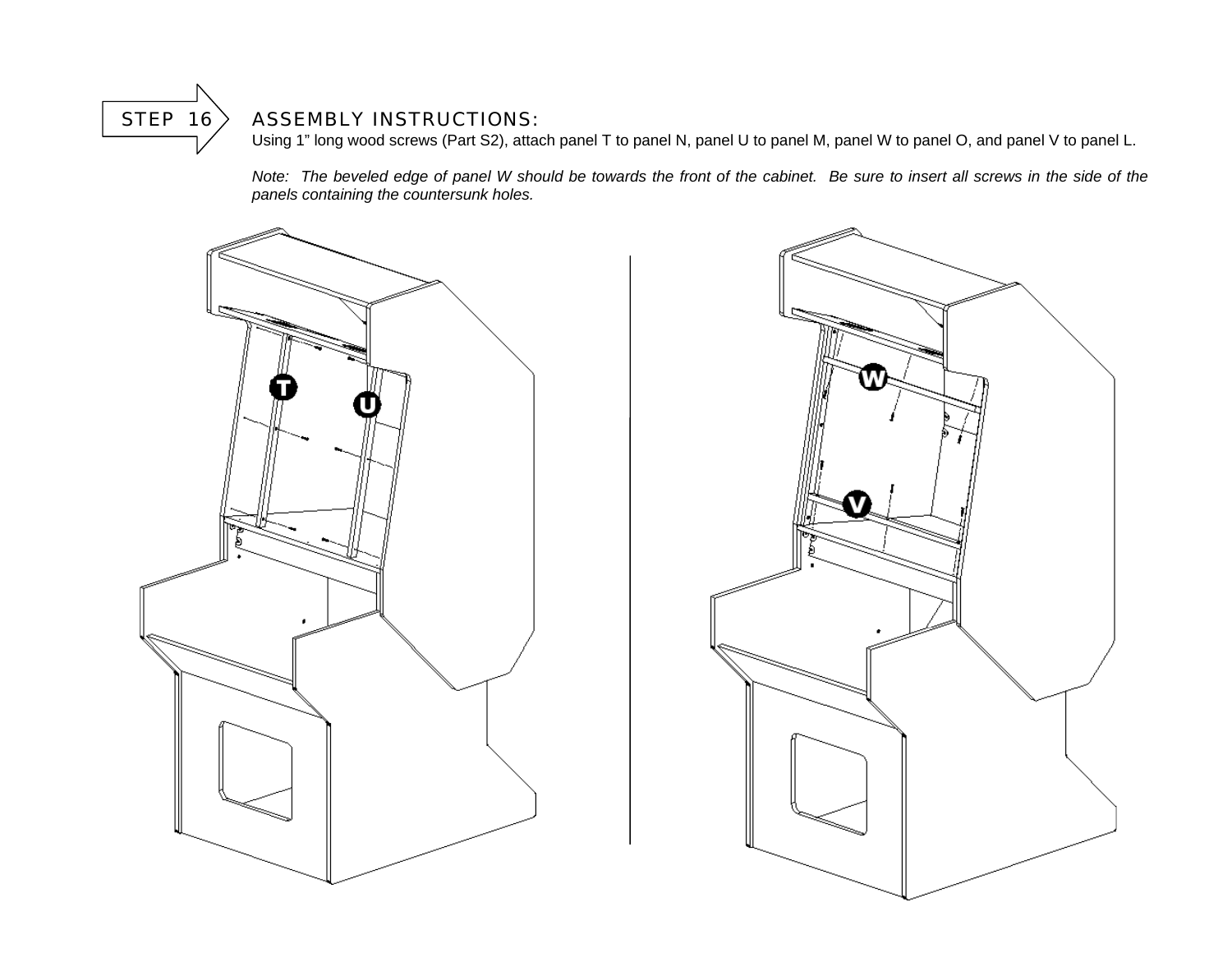

#### STEP  $17$  ASSEMBLY INSTRUCTIONS:

 Insert 2 Camfix cams (Part C1) into panel Y and 2 threaded pins (Part P1) in panel X. Attach panel X to panel Y as shown below. Tighten all engaging cams. Using (4) ½" long wood screws (Part S1), attach the inner slide rails to panel Y as shown below.

Note: Position the inner slide rails so the rear edge (side with the wheel) is flush with the back edge of panel Y.

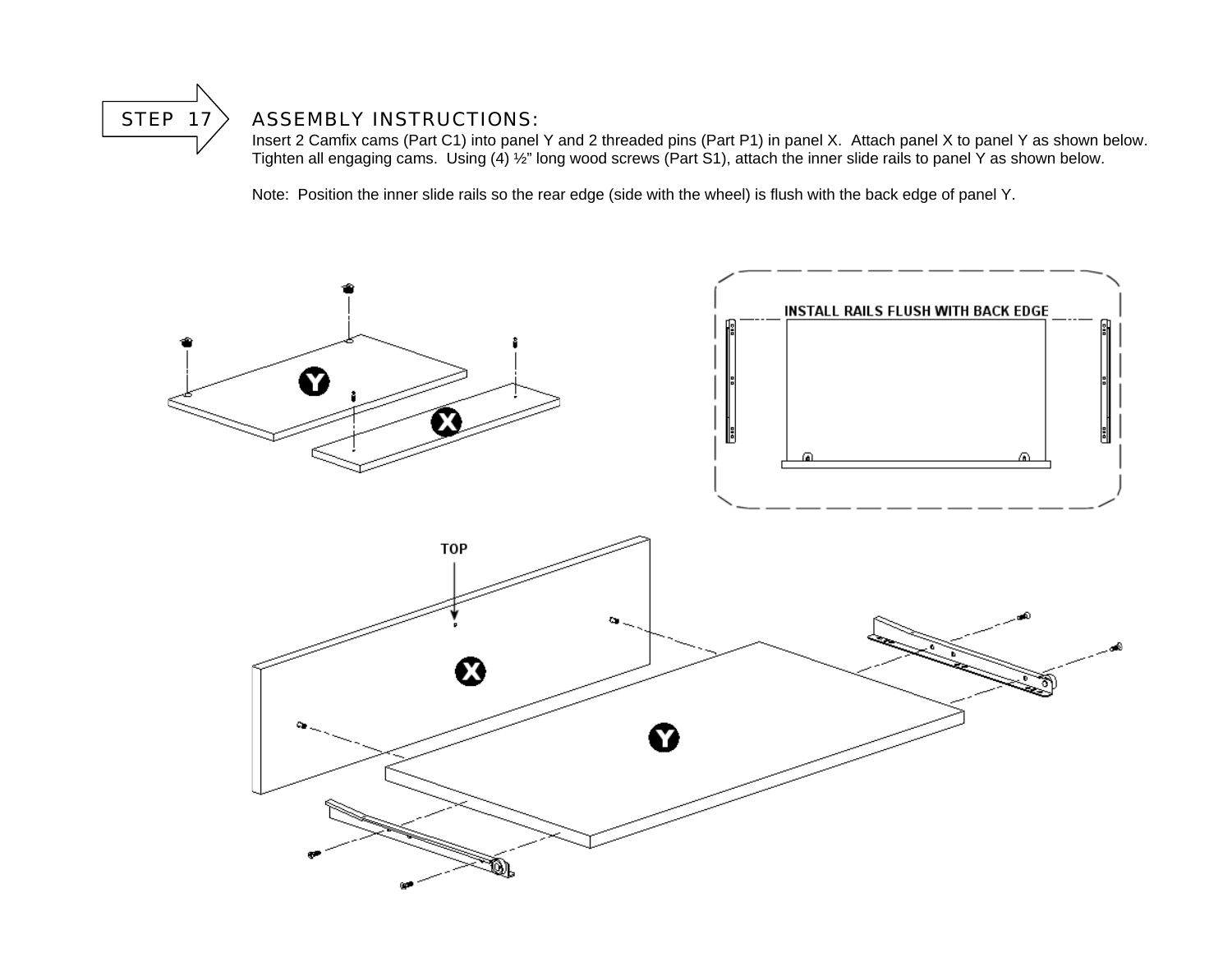

#### STEP  $18$  ASSEMBLY INSTRUCTIONS:

 Using ½" long wood screws (Part S1), fasten (4) corner braces to panels A and B as shown below. Use ½" long wood screws (Part S1) to attach the outer slide rails to panel B as shown below. Repeat this step to install the outer slide rail and corner brackets on panel A. Insert the keyboard drawer assembly into the cabinet assembly as shown below.



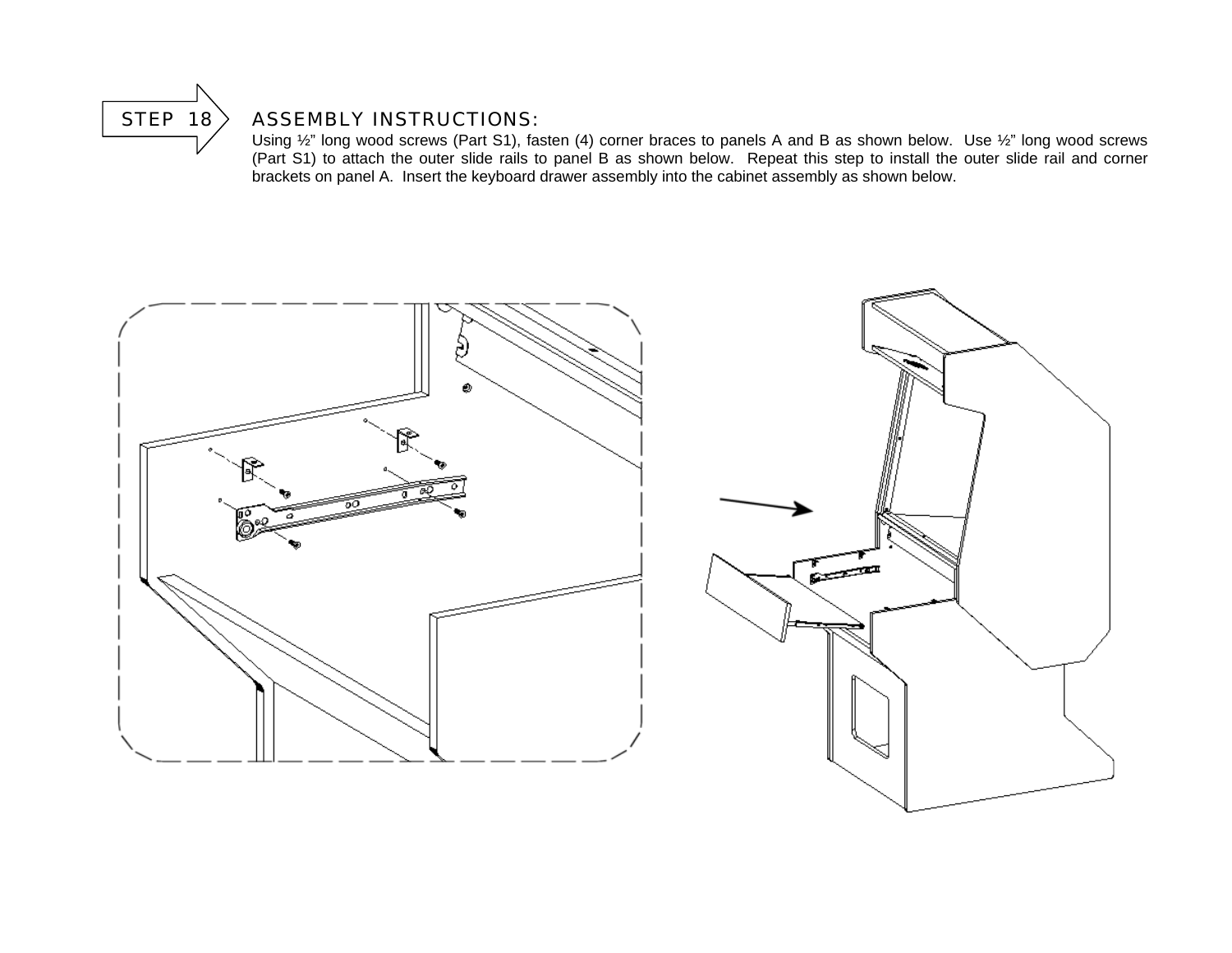

#### STEP  $19$  ASSEMBLY INSTRUCTIONS:

Using 1" long washer head screws (Part S4), attach panel K to panels G and H as shown below.

# **ELECTRICAL SHOCK WARNING:**

Never remove ANY cabinet panels while equipment is plugged in or has not been fully discharged. If an arcade monitor is installed in the cabinet, electric shock and/or death may occur if contact is made with the any of the monitor components even after it has been unplugged. Service on any electrical components within the cabinet should be performed by a qualified technician.

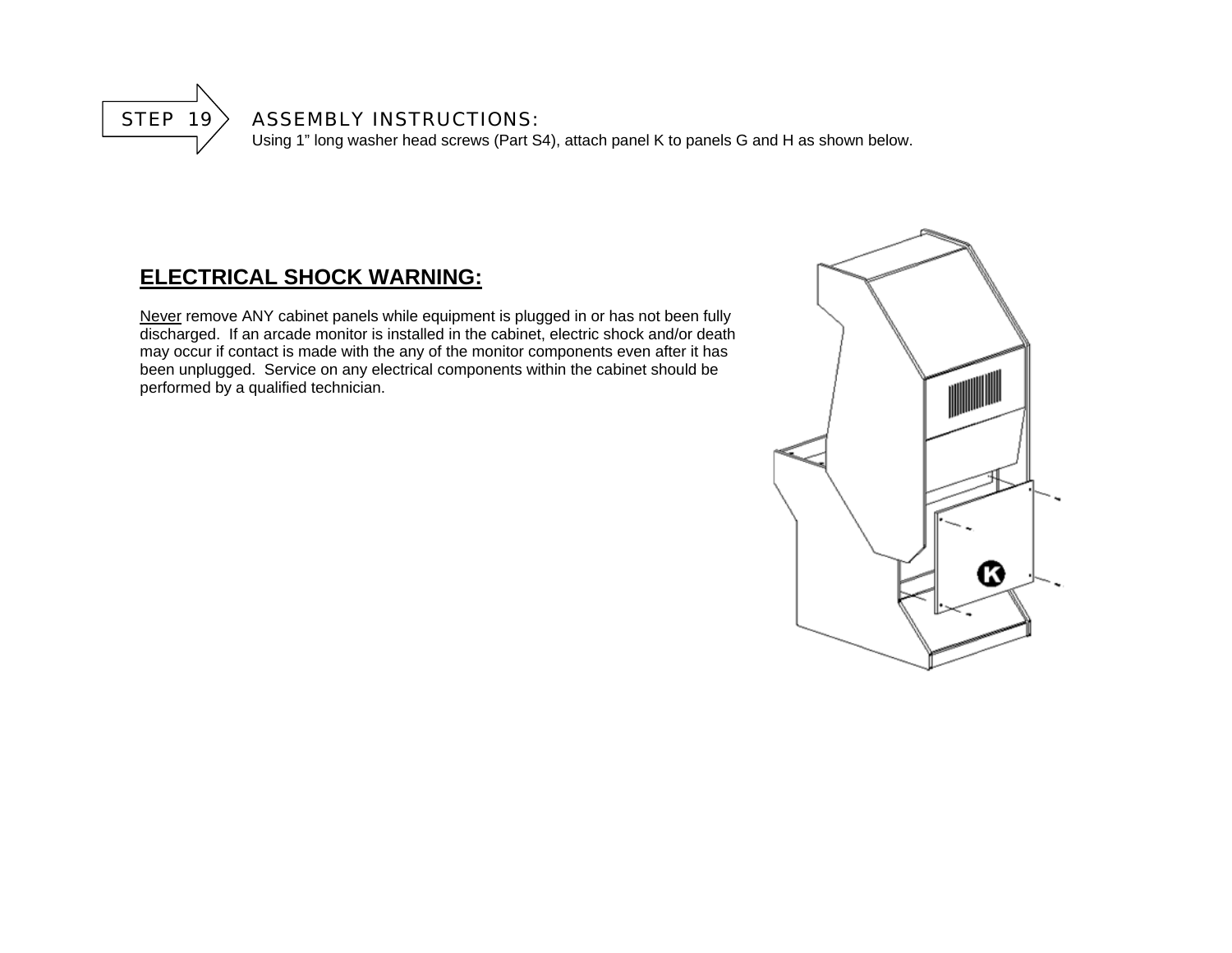

#### STEP 20 > ASSEMBLY INSTRUCTIONS:

*Marquee Installation:* If installing a marquee backlight (Not included), attach lighting fixture to the top panel (Panel P) on the inside of the cabinet before installing marquee. Place a printed marquee (Not included) between two sheets of Plexiglas (Not Included). Next place the two sheets of Plexiglas against the top panel (panel P) and speaker panel (panel O). Attach a marquee retainer underneath panel O using three 3/4" long wood screws (Part S3), holding the Plexiglas into place. Next attach the other marquee retainer to panel O using three 3/4" long wood screws (Part S3), holding the top part of the Plexiglas into place.

*Note: Pilot holes may have to be pre-drilled in the plastic marquee retainers if not included.* 

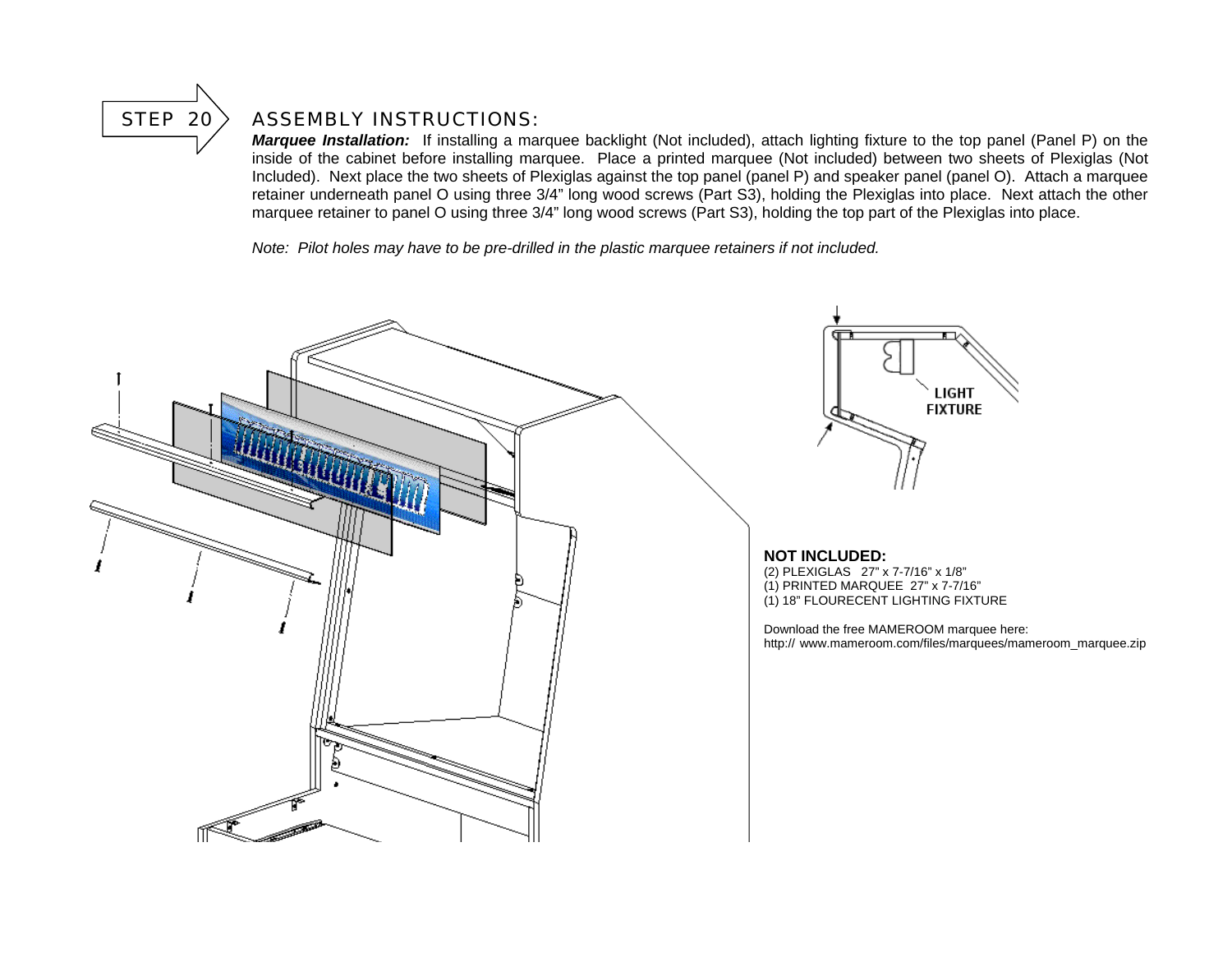

#### $STEP 21$  ASSEMBLY INSTRUCTIONS:

*Bezel Frame Installation:* You must install the television or monitor before installing the bezel. If installing an arcade monitor, please refer to the manufacturer's specifications for mounting instructions

The Ultimate Arcade II cabinet is designed to use a plastic bezel frame from Happ Controls (www.happcontrols.com). It is recommended to install the bezel frame using Velcro strips (not included) placed on the rear of the bezel and along the bezel frame panels.

#### **Not Included**:

 25" BEZEL FRAME (PART #49-0123-00) 27" BEZEL FRAME (PART #49-0106-00)



#### **How to create a custom bezel:**

A custom bezel may be created using a 27" x 25" x 1/8" sheet of Plexiglas (Not included). Temporarily install the sheet of Plexiglas against the bezel frame panels. Using a felt tipped marker or pencil, carefully trace the outline of the monitor/TV screen area. Remove the Plexiglas sheet. Using masking tape, tape off the inside area where the screen will be displayed. Use flat paint (either spray paint or brush on latex) and paint the unmasked areas of the Plexiglas. Allow to dry and remove masking tape. The painted side of the Plexiglas will face in towards the cabinet. It is recommended to install the bezel frame using Velcro strips (not included) placed on the rear of the bezel and along the bezel frame panels.

**NOTE: You may need to use a razor blade and carefully cut around the edge of the masking tape)**